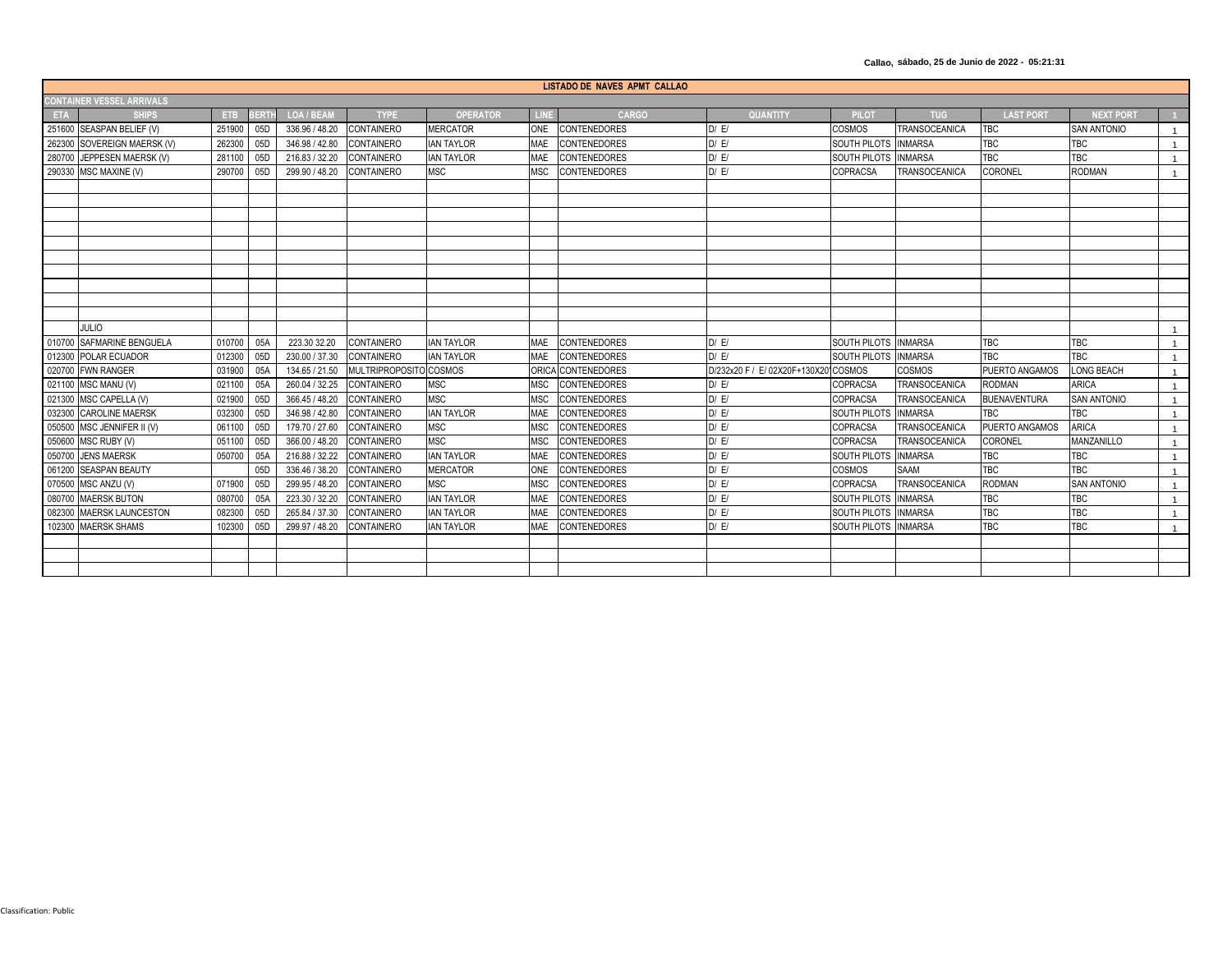**Callao, sábado, 25 de Junio de 2022 - 05:21:31**

| LISTADO DE NAVES APMT CALLAO |                            |            |            |                   |                       |                           |             |                                                          |                                               |                   |                      |                              |                   |                |
|------------------------------|----------------------------|------------|------------|-------------------|-----------------------|---------------------------|-------------|----------------------------------------------------------|-----------------------------------------------|-------------------|----------------------|------------------------------|-------------------|----------------|
| <b>CARGO VESSEL ARRIVALS</b> |                            |            |            |                   |                       |                           |             |                                                          |                                               |                   |                      |                              |                   |                |
| <b>ETA</b>                   | <b>SHIPS</b>               | <b>ETB</b> | <b>ERT</b> | <b>LOA / BEAN</b> | <b>TYPE</b>           | <b>OPERATOR</b>           | <b>LINE</b> | CARGO                                                    | <b>QUANTITY</b>                               | <b>PILOT</b>      | <b>TUG</b>           | <b>LAST PORT</b>             | <b>NEXT PORT</b>  |                |
|                              | 240800 GALAXY LEADER       | 252300     | 01A        | 189.17 / 32.27    | <b>RORO</b>           | <b>TRANSMERIDIAN</b>      |             | <b>VEHICULOS</b>                                         | D/ 974 T/ 369 TM                              | <b>PSA MARINE</b> | TRANSOCEANICA        | <b>IQUIQUE</b>               | <b>ESMERALDAS</b> | $\overline{1}$ |
| 250500                       | VIRGEN DE LA AURORA        | 250700     | 07A        | 183.00 / 32.23    | <b>TANQUERO</b>       | <b>RASAN</b>              |             | ULSD                                                     | D/8.002.824 MT.                               | <b>PSA MARINE</b> | <b>PSA MARINE</b>    | <b>MOLLENDO</b>              | CONCHAN           |                |
|                              | 251800 MOUNTPARK           | 261500     | 11A        | 183.00 / 30.60    | <b>GRANELERO</b>      | <b>SERPAC</b>             |             | MAIZ ARGENTINO A GRANEL                                  | D/34,496.750 TM                               | PRAMART           | <b>IMARSA</b>        | TBC                          | TBC               | $\overline{1}$ |
| 270800                       | RCC ANTWERP (V)            | 301500     | 01A        | 199.95 / 32.26    | <b>RORO</b>           | <b>AGUNSA</b>             |             | <b>VEHICULOS</b>                                         | D/ 1,954 UNI                                  | <b>AGUNSA</b>     | <b>IAN TAYLOR</b>    | TBC                          | <b>TBC</b>        | $\overline{1}$ |
|                              | 271200 BOW CONDOR          | 271500     | 05C        | 133.00 / 22.70    | <b>TANQUERO</b>       | <b>SERPAC</b>             |             | <b>ACIDO SULFURICO</b>                                   | D/ 15,000 TM                                  | <b>PSA MARINE</b> | <b>PSA MARINE</b>    | <b>MEJILLONES</b>            | TBC               | $\overline{1}$ |
| 280400                       | <b>GLOBAL TOMORROW</b>     | 281500     | 03B        | 188.50 / 32.26    | <b>GENERAL</b>        | <b>TRANSMERIDIAN</b>      |             | BOBINAS, VIGAS Y ROLLO DE FAJA                           | D/8,883 TM                                    | <b>PSA MARINE</b> | <b>PSA MARINE</b>    | GUAYAQUII                    | <b>TBC</b>        |                |
| 280530                       | MORNING CARINA (V)         | 280700     | 01A        | 199.94 / 32.26    | <b>RORO</b>           | <b>IAN TAYLOR</b>         |             | <b>VEHICULOS</b>                                         | D/ 2.992 UNI                                  | TBC               | <b>TBC</b>           | <b>MANTA</b>                 | <b>TBC</b>        | $\overline{1}$ |
| 281600                       | BRIO FAITH (NA)(IMO 1.1)   | 28230      | 03A        | 122.20 / 19.80    | <b>MULTIPROPOSITO</b> | B&M                       |             | NITRATO DE AMONIO TEMBARQUE IND/1,500 TM - E / 38 X40    |                                               | PSA MARINE        | <b>PSA MARINE</b>    | <b>MEJILLONES</b>            | TBC               | $\overline{1}$ |
| 290800                       | <b>GINKGO ARROW</b>        | 291500     | 02A        | 199.90 / 32.24    | <b>GENERAL</b>        | TRANSTOTAL                |             | PRODUCTOS DE METAL /BOLSONES/                            | D/31.779.38 TM                                | <b>PSA MARINE</b> | <b>PSA MARINE</b>    | <b>ACAJUTLA</b>              | <b>IRQUEN</b>     | $\overline{1}$ |
|                              | 291000 GLADYS W            | 291200     | 05C        | 183.00 / 32.20    | <b>TANQUERO</b>       | <b>TRANSMERIDIAN</b>      |             | <b>ACEITE BASE</b>                                       | D/ 5,000 TM                                   | COSMOS            | TRANSOCEANICA        | VANCOUVER                    | <b>GUAYAQUIL</b>  | $\overline{1}$ |
|                              | 291800 ARC RESOLVE (V)     | 032300     | 01A        | 199.99 / 32.26    | <b>RORO</b>           | <b>IAN TAYLOR</b>         |             | <b>VEHICULOS</b>                                         | D/ 1,019 E/ 30 UNI                            | TBC               | TBC                  | TBC                          | <b>ARICA</b>      | $\overline{1}$ |
|                              | 300700 GREAT COSMOS        | 301500     | 03A        | 179.95 / 32.00    | <b>GENERAL</b>        | <b>TRANSMERIDIAN</b>      |             | <b>RESINA PET EN BIG BAGS</b>                            | D/ 5.399 TM                                   | PSA MARINE        | <b>TRANSOCEANICA</b> | <b>GUAYQUIL</b>              | QUIQUE            | $\overline{1}$ |
| 300700                       | <b>ES HONESTY (PLEA)</b>   | 010700     | 03B        | 177.85 / 28.66    | <b>GENERAL</b>        | <b>AGUNSA</b>             |             | PRODUCTOS DE METAL (ROLLOS DE /D/ 8,501.017 TM           |                                               | TBC               | <b>INMARSA</b>       | <b>MUCURIPE</b>              | <b>CHIMBOTE</b>   |                |
|                              | 301500 NOVO XEIXAL         | 302300     | 03C        | 32.5/4.0          | <b>PESQUERO</b>       | <b>TPS</b>                |             | PESCADO CONGELADO, CARNADA Y I D/ 06 - E/ 02 - R/ 01 CTN |                                               | <b>ALDEBARAN</b>  | TPS1                 | <b>AGUAS INTERNACION/TBC</b> |                   | $\overline{1}$ |
|                              |                            |            |            |                   |                       |                           |             |                                                          |                                               |                   |                      |                              |                   |                |
|                              |                            |            |            |                   |                       |                           |             |                                                          |                                               |                   |                      |                              |                   |                |
|                              | JULIO                      |            |            |                   |                       |                           |             |                                                          |                                               |                   |                      |                              |                   |                |
|                              | 022000 CONDOR VALPARAISO   | 022300     | 03B        | 144.85 / 22.80    | MULTIPROPOSITO B&M    |                           |             | PRODUCTOS DE METAL Y CNTS                                | D/ 769.685 TM Y 02x20 Container RIGEL PILOTS  |                   | <b>INMARSA</b>       | <b>GUAYAQUIL</b>             | <b>MEJILLONES</b> | $\overline{1}$ |
|                              | 031200 SEA CHAMPION        | 032300     | 03B        | 189.96 / 32.30    | <b>GENERAL</b>        | <b>SERPAC</b>             |             | PRODUCTOS DE METAL                                       | D/ 13.983.08 TM                               | TBC               | <b>TBC</b>           | PAITA                        | TBC               | $\overline{1}$ |
| 050500                       | <b>TEXEL ISLAND (PLEA)</b> | 051500     | 03A        | 199.98 / 32.24    | <b>GENERAL</b>        | <b>RASAN</b>              |             | PRODUCTOS DE METAL (BOBINAS Y PD/32,257.733 TM           |                                               | <b>PSA MARINE</b> | TRANSOCEANICA        | ACAJUTLA                     | MATARANI          |                |
|                              | 060700 CAPE HENRY          | 061500     | 11A        | 190.00 / 32.26    | <b>GRANELERO</b>      | CANOPUS                   |             | MAÍZ A GRANEL                                            | D/39,389 TM                                   | <b>INMARSA</b>    | <b>INMARSA</b>       | SAN LORENZO                  | TBC               |                |
|                              | 090400 CD CALLAO           | 091500     | <b>11A</b> | 199.99 / 32.24    | <b>GRANELERO</b>      | <b>TRAMARSA</b>           |             | <b>TRIGO</b>                                             | D/38,000 TM                                   | <b>PSA MARINE</b> | <b>PSA MARINE</b>    | <b>PRINCE RUPERT</b>         | SALAVERRY         | $\overline{1}$ |
| 100700                       | <b>BORACAY ISLAND</b>      | 10150      | 02A        | 179.94 / 31.00    | <b>GENERAL</b>        | <b>TRANSTOTAL</b>         |             | PRODUCTOS DE METAL (BOBINAS)                             | D/ 3,332 TM                                   | PSA MARINE        | TRANSOCEANICA        | <b>GUAYAQUI</b>              | <b>BALBOA</b>     | $\overline{1}$ |
| 151200                       | <b>SHENG XIANG HAI</b>     | 151500     | 03A        | 189.99 / 32.26    | <b>GENERAL</b>        | <b><i>TRANSTOTAL</i></b>  |             | PRODUCTOS DE METAL BOLSONES Y D/ 16.327.84 TM            |                                               | <b>KENRICK</b>    | TRANSOCEANICA        | <b>GUAYAQUIL</b>             | <b>BALBOA</b>     |                |
| 180700                       | <b>BELLE ROSE</b>          | 181500     | 03A        | 182.98 / 32.26    | <b>GENERAL</b>        | <b>AGUNSA</b>             |             | PRODUCTOS DE METAL (BOBINAS, ROD/ 4,382.482 TN           |                                               | COSMO             | TRANSOCEANICA        | <b>GUAYQUIL</b>              | TBC               | $\overline{1}$ |
|                              | 280700 GENIUS SW           | 281500     | 03B        | 199.90 / 32.26    | <b>GENERAL</b>        | TRANSTOTAL                |             | PRODUCTOS DE METAL & BOLSONES D/ 12,779.37 TM            |                                               | <b>KENRICK</b>    | TRANSOCEANICA        | ILO                          | LO                | $\overline{1}$ |
| 010700                       | DEMETER LEADER (V)         | 020700     | 01A        | 199.94 / 32.26    | <b>RORO</b>           | TRANSMERIDIAN             |             | VEHICULOS                                                | D/911 T/15 UNI                                | <b>PSA MARINE</b> | TRANSOCEANICA        | <b>IQUIQUE</b>               | ESMERALDAS        |                |
| 010700                       | <b>GLOBAL LEADER</b>       | 052300     | 01A        | 189.21 / 32.26    | <b>RORO</b>           | TRANSMERIDIAN             |             | <b>VEHICULOS</b>                                         | D/ 2.072 TM                                   | <b>PSA MARINE</b> | TRANSOCEANICA        | <b>BUENAVENTURA</b>          | SAN ANTONIO       |                |
| 011500                       | LUNA SPIRIT (V)            | 022300     | 01A        | 180.00 / 30.00    | <b>RORO</b>           | <b>AGUNSA</b>             |             | <b>VEHICULOS</b>                                         | D/800 UNI                                     | <b>AGUNSA</b>     | <b>INMARSA</b>       | <b>TBC</b>                   | <b>TBC</b>        | $\overline{1}$ |
| 041600                       | GRAND RUBY (V)             | 04230      | 01A        | 199.98 / 32.26    | <b>RORO</b>           | <b>AGUNSA</b>             |             | <b>VEHICULOS</b>                                         | D/ 1,000 UN                                   | <b>AGUNSA</b>     | <b>IAN TAYLOR</b>    | <b>BUENAVENTURA</b>          | TBC               | $\overline{1}$ |
| 071500                       | <b>NEPTUNE PHOS</b>        | 072300     | 01A        | 168.06 / 28.00    | <b>RORO</b>           | <b>INCHCAPE</b>           |             | <b>VEHICULOS</b>                                         | D/760 UNI                                     | <b>PSA MARINE</b> | <b>PSA MARINE</b>    | LIANYUNGANG                  | <b>IQUIQUE</b>    | $\overline{1}$ |
| 080600                       | TRANQUIL ACE               | 081500     | 01A        | 199.95 / 32.20    | <b>RORO</b>           | <b>TRANSTOTAL</b>         |             | <b>VEHICULOS</b>                                         | D/ 1.200 UN                                   | <b>PSA MARINE</b> | <b>PSA MARINE</b>    | COQUIMBO                     | <b>MANTA</b>      | $\overline{1}$ |
|                              | 080700 ORION LEADER (V)    | 091500     | 01A        | 199.94 / 32.20    | <b>RORO</b>           | <b>TRANSMERIDIAN</b>      |             | <b>VEHICULOS</b>                                         | D/ 457 UNI                                    | PSA MARINE        | TRANSOCEANICA        | ZEEBRUGGE                    | <b>IQUIQUE</b>    | $\overline{1}$ |
|                              | 110300 PROMINENT ACE (V)   | 110700     | 01A        | 199.54 / 32.26    | <b>RORO</b>           | <b>TRANSTOTAL</b>         |             | <b>VEHICULOS</b>                                         | D/ 1200 UNI                                   | <b>PSA MARINE</b> | <b>PSA MARINE</b>    | <b>TBC</b>                   | <b>TBC</b>        | $\overline{1}$ |
|                              | 130700 MORNING LAURA (V)   | 131500     | 01A        | 232.38 / 32.30    | <b>RORO</b>           | <b>IAN TAYLOR</b>         |             | <b>VEHICULOS</b>                                         | D/ 1.600 UNI                                  | TBC               | <b>TBC</b>           | <b>TBC</b>                   | <b>TBC</b>        |                |
| 162300                       | POLARIS HIGHWAY (V         | 162300     | 01A        | 199.99 / 37.50    | <b>RORO</b>           | <b>AGUNSA</b>             |             | <b>VEHICULOS</b>                                         | D/ 1,500 UNI                                  | <b>AGUNSA</b>     | <b>INMARSA</b>       | <b>BALBOA</b>                | <b>TBC</b>        |                |
| 180700                       | GLOVIS COURAGE (V)         | 181500     | 01A        | 199.98 / 32.26    | <b>RORO</b>           | <b>AGUNSA</b>             |             | <b>VEHICULOS</b>                                         | D/ 1,500 UNI                                  | <b>AGUNSA</b>     | <b>IAN TAYLOR</b>    | TBC                          | <b>TBC</b>        | $\overline{1}$ |
| 200700                       | AURIGA LEADER (V)          | 121500     | 01A        | 199.99 / 32.26    | <b>RORO</b>           | TRANSMERIDIAN             |             | <b>VEHICULOS</b>                                         | D/ 1,800 UNI                                  | PSA MARINE        | TRANSOCEANICA        | <b>IQUIQUE</b>               | ESMERALDAS        | $\overline{1}$ |
| 212300                       | GLOVIS SUNRISE (V)         | 220700     | 01A        | 199.97 / 35.40    | <b>RORO</b>           | <b>AGUNSA</b>             |             | <b>VEHICULOS</b>                                         | D/ 1,700 UNI                                  | <b>AGUNSA</b>     | <b>IAN TAYLOR</b>    | TBC                          | <b>TBC</b>        | $\overline{1}$ |
|                              | 252300 RCC COMPAS (V)      | 260700     | 01A        | 199.95 / 32.26    | <b>RORO</b>           | <b>AGUNSA</b>             |             | <b>VEHICULOS</b>                                         | D/ 1.900 UNI                                  | <b>AGUNSA</b>     | <b>IAN TAYLOR</b>    | <b>MANTA</b>                 | <b>TBC</b>        | $\overline{1}$ |
|                              | 272300 RCC ASIA (V)        | 280700     | 01A        | 199.98 / 32.26    | <b>RORO</b>           | <b>AGUNSA</b>             |             | <b>VEHICULOS</b>                                         | D/ 1,700 UNI                                  | <b>AGUNSA</b>     | <b>INMARSA</b>       | <b>BALBOA</b>                | <b>TBC</b>        | $\mathbf{1}$   |
|                              | 290700 HEROIC LEADER (V)   | 291500     | 01A        | 199.95 / 32.26    | <b>RORO</b>           | <b>TRANSMERIDIAN</b>      |             | <b>VEHICULOS</b>                                         | D/ 1.000 UNI                                  | <b>PSA MARINE</b> | <b>PSA MARINE</b>    | <b>IQUIQUE</b>               | ESMERALDA         |                |
| 292300                       | <b>GLOVIS SOLOMON (V</b>   | 300700     | 01A        | 232.38 / 32.26    | <b>RORO</b>           | <b>AGUNSA</b>             |             | VEHICULOS                                                | D/ 1,800 UNI                                  | AGUNSA            | <b>IAN TAYLOR</b>    | <b>MANTA</b>                 | <b>TBC</b>        |                |
|                              | 011200 NORD HIMALAYA       | 011200     | 07A        | 182.50 / 32.20    | <b>TANQUERO</b>       | <b>MARITIMA MERCANTIL</b> |             | DB5 S50 / GAS 90 / GAS 95                                | D/ 12,003.124 TM + 2,026.651 TM MARITIME SERY |                   | <b>INMARSA</b>       | <b>MOLLENDO</b>              | SALAVERRY         | $\overline{1}$ |
| 032000                       | SOUTHERN SHARK (1)         | 03230      | 04B        | 156.53 / 25.00    | <b>TANQUERO</b>       | <b>SERPAC</b>             |             | <b>ACEITES LUBRICANTES</b>                               | D/ 6,847.504 MT                               | <b>PSA MARINE</b> | <b>PSA MARINE</b>    | <b>BUENAVENTURA</b>          | <b>TBC</b>        | $\overline{1}$ |
| 032000                       | SOUTHERN SHARK (2)         | 061500     | 05C        | 156.53 / 25.00    | <b>TANQUERO</b>       | <b>SERPAC</b>             |             | PRODUCTOS QUIMICOS                                       | D/788.657 MT                                  | PSA MARINE        | PSA MARINE           | <b>BUENAVENTURA</b>          | TBC               | $\overline{1}$ |
|                              | 042300 BUNGA LAVENDER      | 05070      | 02B        | 146.19 / 24.20    | <b>TANQUERO</b>       | TRAMARSA                  |             | <b>ACEITE DE SOYA</b>                                    | D/ 18,000 TM                                  | <b>PSA MARINE</b> | <b>INMARSA</b>       | SAN LORENZO                  | <b>MATARANI</b>   | $\overline{1}$ |
|                              | 050600 BOCHEM LONDON       | 061500     | 04B        | 145.00 / 24.20    | <b>TANQUERO</b>       | <b>TRANSTOTAL</b>         |             | LAB Y ACEITE DE SOYA                                     | D/ 1,500 Y 6,000 TM                           | <b>KENRICK</b>    | TRANSOCEANICA        | <b>MEJILLONES</b>            | ILO               | $\overline{1}$ |
|                              |                            |            |            |                   |                       |                           |             |                                                          |                                               |                   |                      |                              |                   |                |